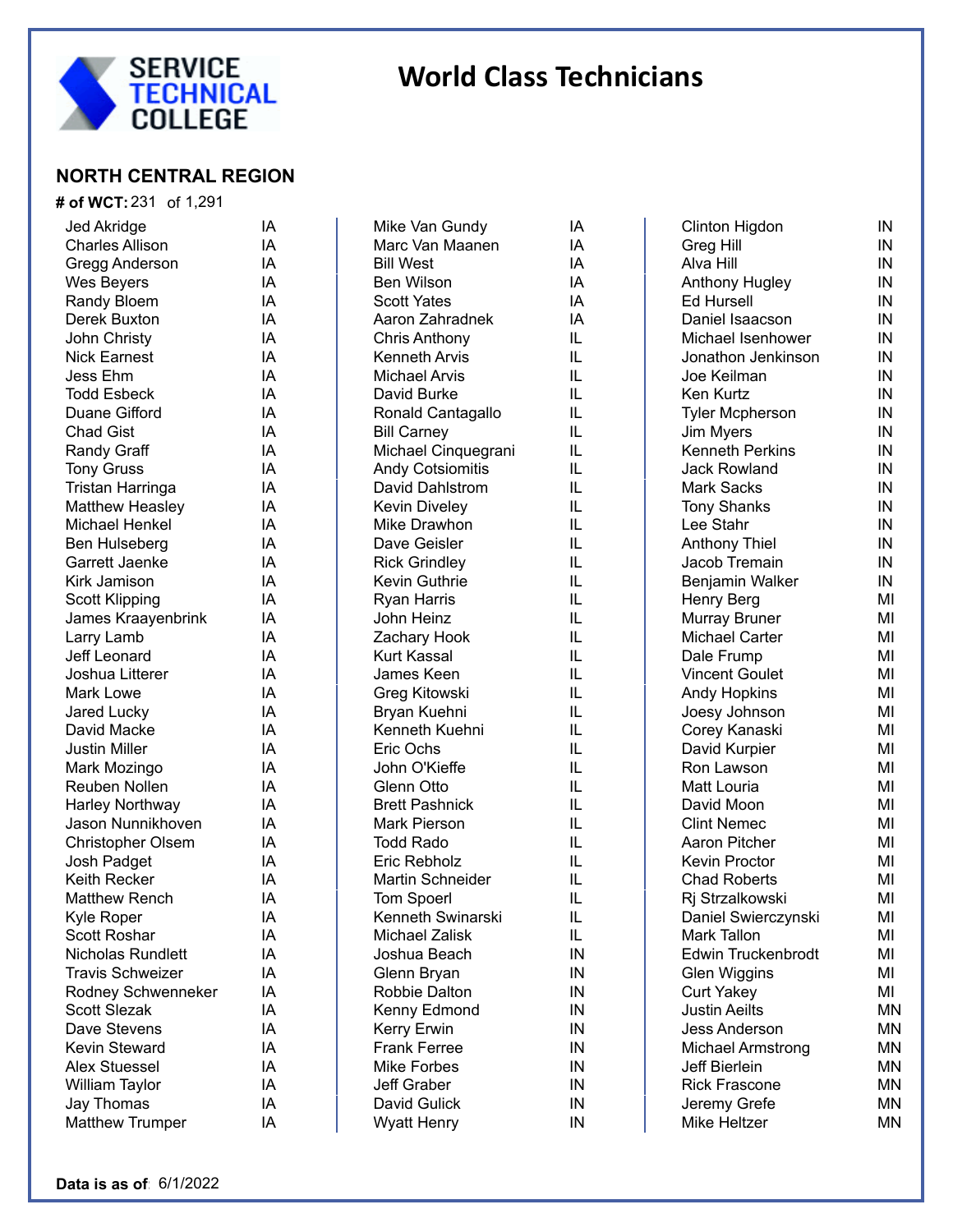

 $SD$  $SD$ 

### **NORTH CENTRAL REGION**

| # of WCT: 231 of 1,291 |           |                          |           |
|------------------------|-----------|--------------------------|-----------|
| Nick Kamrowski         | ΜN        | Randy Diedrich           | SD        |
| Jon Kruger             | ΜN        | Jason Mckibben           | <b>SD</b> |
| Luke Lambertz          | ΜN        | <b>Troy Schreurs</b>     | <b>SD</b> |
| <b>Edward Mirick</b>   | ΜN        | Jeffrey Allen            | WI        |
| Damon Rausch           | ΜN        | Ryan Blank               | WI        |
| Jonathan Renquist      | ΜN        | <b>Randy Bohl</b>        | WI        |
| Luke Sathoff           | ΜN        | Pat Bosch                | WI        |
| Joey Stella            | ΜN        | Eric Braun               | WI        |
| Dan Svoboda            | ΜN        | Jason Cain               | WI        |
| Ray Van Alstine        | ΜN        | Lynn Carter              | WI        |
| Aaron Zimdars          | ΜN        | <b>Zachary Durst</b>     | WI        |
| <b>Brady Huebsch</b>   | ND        | Kevin Ebert              | WI        |
| Ron Nokelby            | ND        | <b>Phil Emery</b>        | WI        |
| Eric Severson          | <b>ND</b> | Derek Fortier            | WI        |
| Mark Alexander         | OH        | Alan Goff                | WI        |
| Dale Allen             | OH        | <b>Timothy Haessly</b>   | WI        |
| <b>Michael Andrews</b> | OH        | Tim Hellman              | WI        |
| <b>Horst Bourne</b>    | OH        | Wade Isham               | WI        |
| Jon Chesnick           | OH        | <b>Brad Kohls</b>        | WI        |
| Jj Conley              | OH        | Dave Kuss                | WI        |
| <b>Scott Cordell</b>   | OH        | <b>Travis Lentz</b>      | WI        |
| Shaun Daley            | OH        | <b>Scott Maechtle</b>    | WI        |
| <b>Matt Harris</b>     | OH        | <b>Andrew Mrazek</b>     | WI        |
| Dana Hatten            | OH        | Nathan Oppliger          | WI        |
| James Hatton           | OH        | <b>Thomas Popp</b>       | WI        |
| Ben Kirkwood           | OH        | Robert Pulvermacher      | WI        |
| Michael Mastalski      | OH        | Philip Schmid            | WI        |
| Eric Mcclellan         | OH        | Sam Schultz              | WI        |
| <b>Rodney Miller</b>   | OH        | Kyle Schuster            | WI        |
| David Miller           | OH        | Nathan Seyler            | WI        |
| Cody Noble             | OH        | <b>Frank Tiedt</b>       | WI        |
| <b>Michael Norris</b>  | OH        | <b>Michael Whittaker</b> | WI        |
| Ron Porter             | OH        | <b>Thomas Williams</b>   | WI        |
| <b>Dustin Pyles</b>    | OH        | Jay Yanke                | WI        |
| Mike Ream              | OH        | Keith Zabel              | WI        |
| Jason Rex              | OH        |                          |           |
| Roger Rollins Jr       | ΟH        |                          |           |
| <b>Brian Ruppert</b>   | OH        |                          |           |
| <b>Brian Skinner</b>   | OH        |                          |           |
| <b>Robert Spivak</b>   | OH        |                          |           |
| Mike Thomas            | OH        |                          |           |
| Logan Tolson           | OH        |                          |           |
| Mark Waggaman          | OH        |                          |           |
| <b>Brett Whitlock</b>  | OH        |                          |           |
| Jonathan Wright        | OH        |                          |           |
| Christopher Wuerdeman  | OH        |                          |           |
| Dana Hockenberry       | PA        |                          |           |
| <b>Bob Bangasser</b>   | <b>SD</b> |                          |           |
| Darryl Clapp           | <b>SD</b> |                          |           |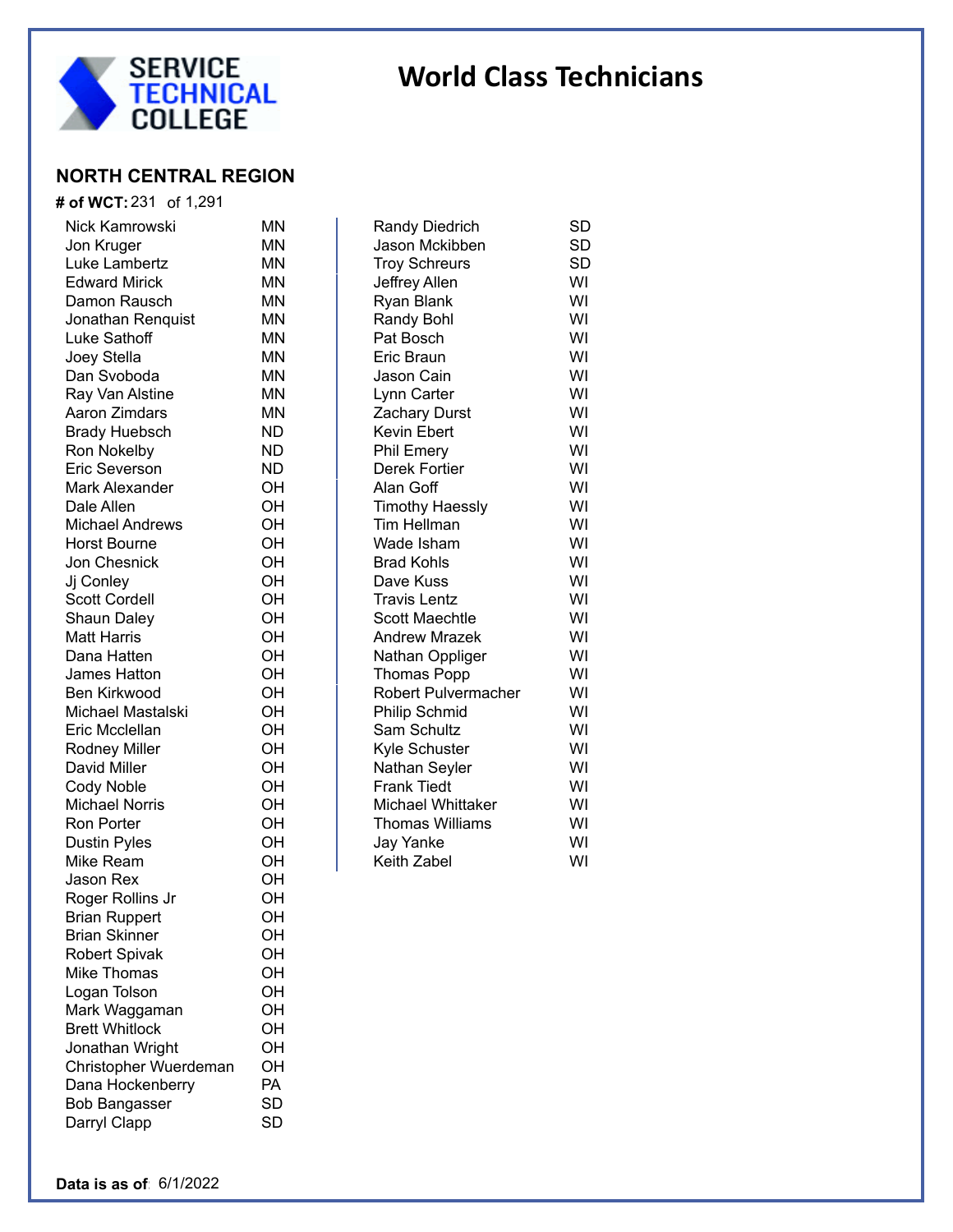

### **NORTHEAST REGION**

| <b># of WCT:</b> 248 of 1,291 |           |
|-------------------------------|-----------|
| <b>Blaine Brackett</b>        | CT        |
| Gaetano Casale                | <b>CT</b> |
| <b>Brett Chmura</b>           | <b>CT</b> |
| Joseph Como                   | <b>CT</b> |
| <b>Edward Dion</b>            | <b>CT</b> |
| David Dubay                   | <b>CT</b> |
| <b>Daniel Goncalves</b>       | <b>CT</b> |
| <b>Edward Karl</b>            | <b>CT</b> |
| Chris Lembo                   | <b>CT</b> |
| Dave Mathewson                | <b>CT</b> |
| Alex Mazzini                  | <b>CT</b> |
| John Mccormack                | <b>CT</b> |
| <b>Andrew Morehouse</b>       | <b>CT</b> |
| <b>Robert Niedzialek</b>      | <b>CT</b> |
| Nathan Philbrook              | <b>CT</b> |
| <b>Arthur Pine</b>            | <b>CT</b> |
| <b>Paul Russett</b>           | <b>CT</b> |
| Ricardo Teixeira              | <b>CT</b> |
| <b>Patrick Warren</b>         | <b>CT</b> |
| <b>James Bruce</b>            | DE        |
| Doug Hastings                 | DE        |
| Joseph Lewis                  | DE        |
| <b>Daniel Nock</b>            | DE        |
| <b>Kelly Putz</b>             | DE        |
| George Walker                 | DE        |
| William Campbell              | МA        |
| <b>Thomas Coleman</b>         | МA        |
| David Court                   | МA        |
| <b>Thomas Hacker</b>          | МA        |
| <b>Scott Keins</b>            | МA        |
| <b>Pawel Lisek</b>            | МA        |
| Jonathan Martin               | МA        |
| <b>Bryan Skuderin</b>         | MA        |
| <b>Tom Witts</b>              | МA        |
| <b>Charles Abell</b>          | MD        |
| <b>Matthew Barrow</b>         | MD        |
| Lawrence Bathaung             | MD        |
| <b>Justin Biles</b>           | MD        |
| <b>Bob Cavagna</b>            | MD        |
| Dave Cohen                    | MD        |
| Paul Dutton                   | MD        |
| <b>Eric Ewell</b>             | MD        |
| Ron Hanna                     | MD        |
| Samuel Hanna                  | MD        |
| <b>Brad Holland</b>           | MD        |
| <b>Barry Huneke</b>           | MD        |
| David Kelly                   | MD        |
| Joe King                      | MD        |
| <b>Eddie Merritt</b>          | MD        |

| Nicholas Panessa           | MD        |
|----------------------------|-----------|
| <b>Les Powell</b>          | MD        |
| <b>Willie Sharp</b>        | MD        |
| James Sippl                | МD        |
| Ken Sleight                | <b>MD</b> |
| Steven Howell              | <b>ME</b> |
| <b>Charles Labonte</b>     | <b>ME</b> |
| Noah Lamb                  | <b>ME</b> |
| Marc Wolman                | <b>ME</b> |
| David Bednar               | NΗ        |
| Kevin Berry                | NΗ        |
| William Bodah              | <b>NH</b> |
| Paul Burant                | NΗ        |
| <b>Christopher Hebert</b>  | NΗ        |
| <b>Garrett Houle</b>       | NΗ        |
| Nate Kendrick              | NΗ        |
| Kevin Kiley                | <b>NH</b> |
| Eric Linn                  | <b>NH</b> |
| Michael Maynard            | NΗ        |
| <b>Mike Mercer</b>         | <b>NH</b> |
| Adam Minihan               | <b>NH</b> |
| <b>Randy Parr</b>          | NΗ        |
| <b>Gerald Reynolds</b>     | NΗ        |
| Nicholas Theberge          | NΗ        |
| Mike Traniello             | NΗ        |
| <b>Brad Young</b>          | NΗ        |
| Anthony Adrian             | NJ        |
| <b>Fred Alward</b>         | NJ        |
| Jason Bock                 | NJ        |
| Kevin Cooper               | ΝJ        |
| <b>Bryan Cullen</b>        | ΝJ        |
| Michael Desiervo           | ΝJ        |
| John Distefano             | ΝJ        |
| <b>Christopher Farrell</b> | ΝJ        |
| <b>Ben Freeman</b>         | ΝJ        |
| Mark Gigli                 | ΝJ        |
| <b>Brad Glonek</b>         | NJ        |
| Joseph Henderson           | NJ        |
| Eric Henry                 | NJ        |
| <b>William Hensley</b>     | NJ        |
| Raymond Hobson             | NJ        |
| <b>Jay Hummel</b>          | NJ        |
| <b>Andrew Kalipetis</b>    | NJ        |
| <b>Mark Mastras</b>        | NJ        |
| <b>Jason Meissner</b>      | NJ        |
| Alex Motichka              | NJ        |
| Jim Murphy                 | NJ        |
| <b>Tom Musto</b>           | NJ        |
| Lawrence Perrier           | NJ        |
|                            |           |

| МD      |
|---------|
| MI<br>) |
| МI<br>) |
| MI      |
| MI      |
| MI      |
| MI      |
| M<br>I  |
| MI      |
| NΗ      |
| NΗ      |
| NH      |
| NH      |
| NH      |
| NH      |
| NH      |
| NH      |
| NH      |
| NH      |
| NH      |
| NH      |
| NH      |
| NH      |
| NH      |
| NΗ      |
| NΗ      |
| NJ      |
| NJ      |
| NJ      |
| NJ      |
| NJ      |
| NJ      |
| NJ      |
| NJ      |
| NJ      |
| NJ      |
| NJ      |
| NJ      |
| NJ      |
| NJ      |
| NJ      |
| NJ      |
| NJ      |
| NJ      |
| NJ      |
| NJ      |
| NJ      |
| NJ      |

| <b>Michael Pimentel</b>    | NJ |
|----------------------------|----|
| Steven Schleifer           | NJ |
| Michael Shephard           | NJ |
| <b>Dave Suttles</b>        | NJ |
| <b>Mark Tortorello</b>     | NJ |
| Jeremy Williams            | NJ |
| Victor Agnitti             | NΥ |
| Daniel Agosto              | NΥ |
| <b>Eric Albrecht</b>       | NΥ |
| Mike Allen                 | NΥ |
| Will Ball                  | NΥ |
| Kenneth Balmer             | NΥ |
| Dave Bartholomew           | NΥ |
| <b>Chris Battles</b>       | NΥ |
| <b>Matthew Bearcroft</b>   | NΥ |
| <b>Timothy Beaver</b>      | NΥ |
| <b>Timothy Benware</b>     | NΥ |
| <b>Robert Cino</b>         | NΥ |
| Dave Cohen                 | NΥ |
| <b>Jason Constant</b>      | NΥ |
| <b>Brandon Craig</b>       | NΥ |
| <b>Brandon Davis</b>       | NΥ |
| <b>Gary Dawes</b>          | NΥ |
| James Degarmo              | NΥ |
| <b>Steven Delcostello</b>  | NΥ |
| Aaron Dickinson            | NΥ |
| <b>Robert Dipietro</b>     | NΥ |
| Frank Fama                 | NΥ |
| <b>Patrick Filan</b>       | NΥ |
| <b>Michael Finch</b>       | NΥ |
| Warren Gannon              | NΥ |
| <b>Thomas Gill</b>         | NΥ |
| <b>Ernest Guardarramas</b> | NΥ |
| <b>Eric Gushlaw</b>        | NΥ |
| <b>Jason Hackett</b>       | NΥ |
| Kevin Lester Hall          | NΥ |
| <b>Alex Hopkins</b>        | NY |
| Madyasir Hussaini          | NΥ |
| Gus Kavathas               | NΥ |
| Joshua Keech               | NY |
| Jason Kellogg              | NY |
| <b>Brett Kingston</b>      | NY |
| Donald Lasher              | NY |
| <b>Br Latimore</b>         | NY |
| <b>Ryan Lewis</b>          | NY |
| Donald Mann                | NY |
| <b>Charles Mohr</b>        | NΥ |
| Ray Moy                    | NY |
| Nicholas Odit              | NΥ |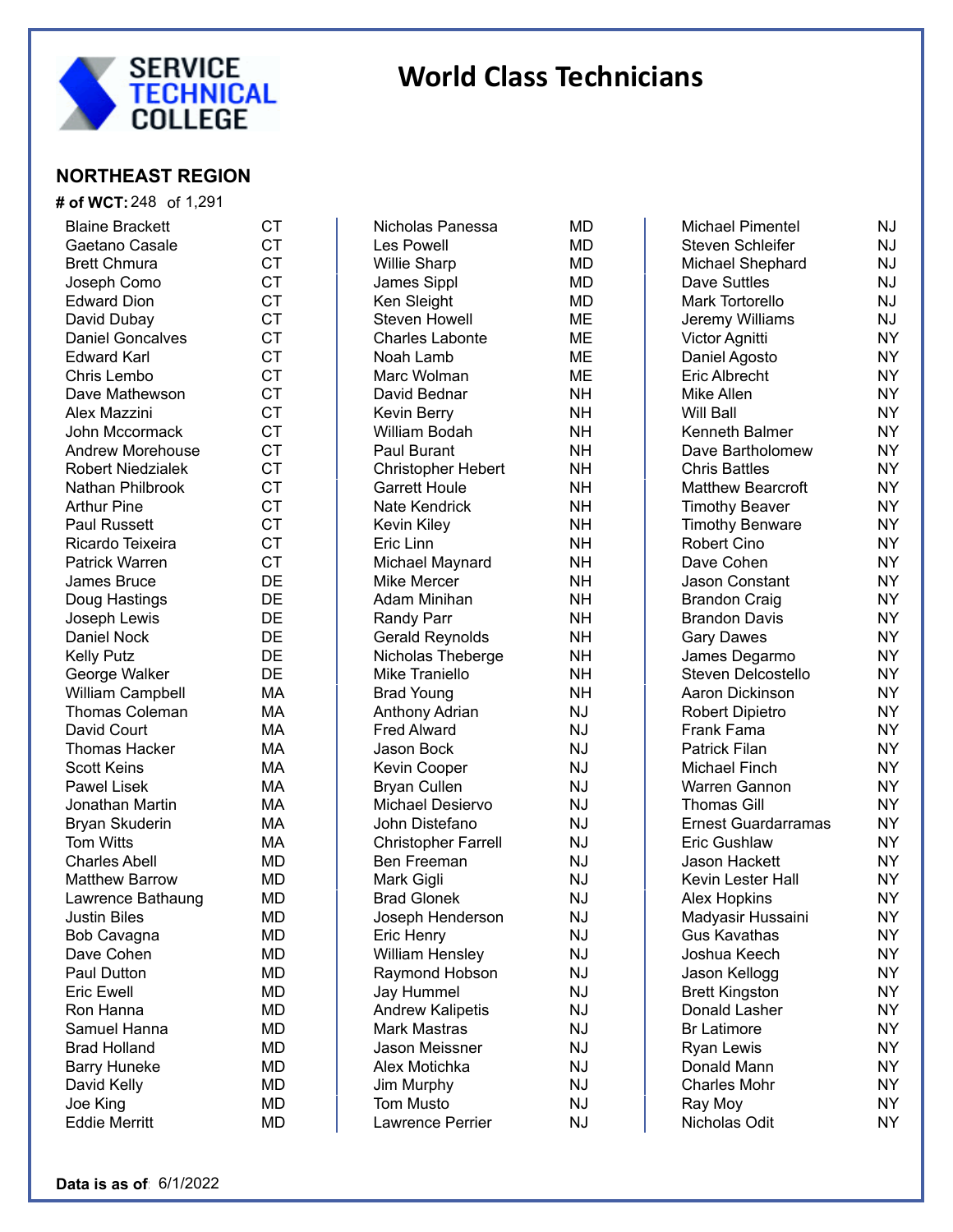

## **NORTHEAST REGION**

| # of WCT: 248 of 1,291   |    |
|--------------------------|----|
| David Osgood             | NY |
| <b>Fred Ozone</b>        | NY |
| Liberto Pastor           | NY |
| Peter1 Paul              | NΥ |
| <b>Shaun Perkins</b>     | NΥ |
| <b>Michael Phinney</b>   | NΥ |
| <b>Daniel Pierce</b>     | ΝY |
| <b>Edward Pinyan</b>     | ΝY |
| Joseph Poulin            | ΝY |
| <b>Gary Reynolds</b>     | ΝY |
| <b>Aaron Roberts</b>     | ΝY |
| Joseph Rubino            | ΝY |
| <b>Theodore Schmidt</b>  | NΥ |
| <b>Campbell Shearer</b>  | ΝY |
| <b>Charles Siciliano</b> | ΝY |
| <b>Frank Simon</b>       | ΝY |
| Donald Smith             | ΝY |
| Nathan Stephens Jr       | ΝY |
| <b>Gregory Stewart</b>   | ΝY |
| <b>Brandon Stewart</b>   | ΝY |
| Anthony Talorico         | ΝY |
| John Them                | ΝY |
| Robert Todd              | ΝY |
| Daniel Vaughn            | NΥ |
| Edwin Velazquez          | NY |
| <b>James Walter</b>      | NY |
| Robert Westerman         | NY |
| Eugene Wetherington      | NY |
| <b>Chris Yearwood</b>    | NY |
| <b>Charles Yoder</b>     | NY |
| Chris Zigenfus           | NY |
| Daniel Badaracco         | РA |
| Donald Bair              | PA |
| <b>Andrew Barbor</b>     | РA |
| Thomas Baunach           | РA |
| Miles Blumberg           | PA |
| Don Bonner               | PA |
| <b>Todd Boring</b>       | PA |
| <b>Earl Brewer</b>       | PA |
| <b>Mike Buskirk</b>      | PA |
| Evan Butler              | PA |
| <b>John Cardello</b>     | PA |
| <b>Trevor Chernuka</b>   | PA |
| <b>Justin Crosby</b>     | PA |
| <b>Edward Donnon</b>     | PA |
| <b>Craig Dougher</b>     | PA |
| Thomas Dragan            | PA |
| James Ebling             | PA |
| John Fritz               | PA |

| Jeffrey Grahovac                              | PА        |
|-----------------------------------------------|-----------|
| <b>Richard Guzik</b>                          | PA        |
| Gregory Hoffman                               | PA        |
| Raymond Hollenbach                            | PА        |
| Christopher Igel                              | PА        |
| John Kaufman                                  | PА        |
| <b>Shawn Klevis</b>                           | PА        |
| Jason Kornhausl                               | PА        |
| <b>Andrew Krauss</b>                          | PА        |
| Eric Kresge                                   | PА        |
| <b>Charlie Kropp</b>                          | PА        |
| Dean Lewis                                    | PА        |
| Garrin Leymeister                             | PА        |
| Steven Longacre                               | PА        |
| James Mellody                                 | PА        |
| <b>Fred Meschonat</b>                         | PА        |
| <b>Tom Miller</b>                             | PА        |
| Jon Oppel                                     | PА        |
| Craig Pavillard                               | PА        |
| Jeffrey Pentlicki                             | PА        |
| <b>Richard Reynolds</b>                       | PА        |
| Joseph Rizzi Jr                               | PА        |
| Derek Samley                                  | PА        |
| Shawn Seibert                                 | PА        |
| Timothy Seifert Jr.                           | PА        |
| <b>Phil Simmons</b>                           | PА        |
| Dan Smith                                     | PА        |
| Michael Soldo                                 | PА        |
| Martin Specht                                 | PА        |
| <b>Brett Tinker</b>                           | PА        |
| John Todd                                     | PА        |
| Kyle Willgens                                 | PА        |
| Randy Wingard                                 | PА        |
| Patrick Woods                                 | PA        |
| Peter Fraley Jr.                              | RI        |
| Nathan Hansen                                 | RI        |
| Steven Hatcher                                | RI        |
| Glenn Baker                                   | VA        |
| <b>Steve Fallin</b>                           |           |
|                                               | VA<br>VA  |
| <b>Walter Kipps</b><br><b>Ernest Lawrence</b> | <b>VA</b> |
| James Locke                                   | VA        |
| <b>Jeff Muir</b>                              | VA        |
|                                               |           |
| Gene Benton                                   | VT        |
| <b>Brian Clough</b>                           | VT        |
| <b>Neal Foster</b>                            | VT        |
| <b>Robert Jewett</b>                          | VT        |
| Kevin Lalonde                                 | VT        |
| <b>Eric Manchester</b>                        | VT        |

Paul Orzechowski VT<br>Joshua Scribner VT Joshua Scribner Greg Murphy WV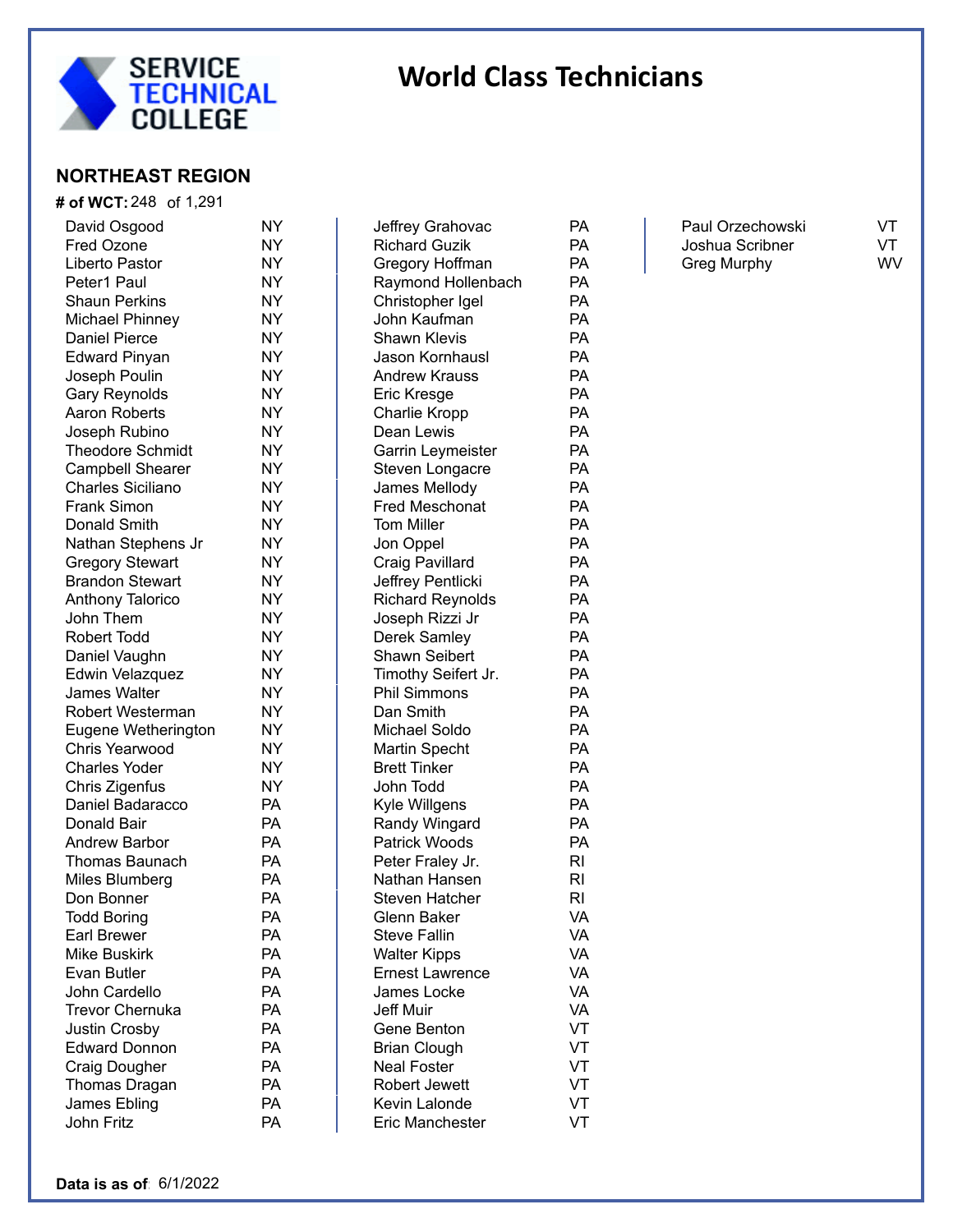

### **SOUTHEAST REGION**

| <b># of WCT:</b> 287 of 1,291 |           |
|-------------------------------|-----------|
| <b>Cliff Blackwell</b>        | <b>AL</b> |
| Jacob Canterbury              | <b>AL</b> |
| Jamey Cole                    | <b>AL</b> |
| Jason Davis                   | AL        |
| <b>Alan Gurley</b>            | AL        |
| Rodney Halsten                | AL        |
| Andy Harrison                 | <b>AL</b> |
| <b>Austin Harrison</b>        | <b>AL</b> |
| <b>Brendon Henderson</b>      | <b>AL</b> |
| Mike Jenkins                  | <b>AL</b> |
| Joseph Johnson                | <b>AL</b> |
| James Joyner                  | <b>AL</b> |
| Joshua Langley                | <b>AL</b> |
| Jason Lee                     | <b>AL</b> |
| <b>Scott Lee</b>              | <b>AL</b> |
| Javier Marquez Jr             | <b>AL</b> |
| <b>Quinn Martin</b>           | <b>AL</b> |
| Michael Merz                  | <b>AL</b> |
| <b>Chris Mims</b>             | <b>AL</b> |
| <b>Michael Mitchell</b>       | <b>AL</b> |
| David Morrow                  | <b>AL</b> |
| Kory Randolph                 | <b>AL</b> |
| Kevin Rehwinkel               | <b>AL</b> |
| Derek Sanford                 | <b>AL</b> |
| <b>Tremell Singleton</b>      | <b>AL</b> |
| <b>Coleman Smith</b>          | <b>AL</b> |
| <b>Michael Smith</b>          | <b>AL</b> |
| Steven Sullivan               | <b>AL</b> |
| Joshua Thacker                | <b>AL</b> |
| John Thurber Iv               | <b>AL</b> |
| <b>Richard Weems</b>          | <b>AL</b> |
| <b>Geoffrey Burgess</b>       | FL        |
| <b>Clinton Conroy</b>         | FL        |
| <b>Gary Dickens</b>           | FL        |
| <b>Michael Feulner</b>        | FL        |
| <b>Byron Griffith</b>         | FL        |
| Robert Hoover                 | FL        |
| Alen Imsirovic                | FL        |
| Scott Jensen                  | FL        |
| Kenneth Kemmerer              | FL        |
| Robert Landheer               | FL        |
| Raymond Lonnen                | FL        |
| Casey Lowe                    | FL        |
| John Mascaro                  | FL        |
| Shawn Mcclain                 | FL        |
| <b>Robert Milam</b>           | FL        |
| Juan Moscoso                  | FL        |
| Wayne Pennington              | FL        |
| <b>Martin Perrin</b>          | FL        |

| Shawn Pettipas                 | FL       |
|--------------------------------|----------|
| Jeffrey Prentice               | FL       |
| David Quade                    | FL       |
| <b>Tony Rose</b>               | FL       |
| Michael Runyon                 | FL       |
| Eric Schmidt                   | FL       |
| Ryan Staffeld                  | FL       |
| Eric Stockwell                 | FL       |
| Jason Thompson                 | FL       |
| Jeffrey Tompkins               | FL       |
| Gregg Vanderkamp               | FL       |
| Larry Whitaker                 | FL       |
| Ward Wilson                    | FL       |
| Winchell Yee                   | FL.      |
| <b>Eric Ailes</b>              | GA       |
| <b>Scott Becker</b>            | GA       |
| Kevin Bell                     | GA       |
| <b>Tim Bollinger</b>           | GA       |
| <b>Rich Bowles</b>             | GA       |
| Jeff Bowman                    | GA       |
| Robert Brougham                | GA       |
| <b>Chris Brown</b>             | GA       |
| <b>Chris Brown</b>             | GA       |
| Paul Cargill                   | GA       |
| <b>Adam Carver</b>             | GA       |
| <b>Alex Clement</b>            | GA       |
| Johnny Cline                   | GA       |
| James Corn                     | GA       |
| <b>Charles Costello</b>        | GA       |
| <b>Dustin Curtis</b>           | GA       |
| <b>Curtis Dobbs</b>            | GA       |
| <b>Gary Exline</b>             | GA       |
| <b>Bryan Floyd</b>             | GA       |
| John Fries                     | GA       |
| <b>Robert Goodrich</b>         | GA       |
| <b>Roman Hackett</b>           | GA       |
| <b>Preston Harper</b>          | GA       |
|                                | GA       |
| Rusty Harper<br>William Heimel | GА       |
| <b>Edwin Henderson</b>         | GA       |
| <b>Darrell Hicks</b>           | GA       |
|                                | GA       |
| Charles Hogan                  | GA       |
| Jon Jennings                   | GA       |
| Kerry Kennedy                  |          |
| <b>Matt Kinsella</b>           | GA<br>GA |
| Mike Kolodziejczyk             |          |
| Thomas Lauer                   | GA       |
| <b>Taylor Lawrance</b>         | GA       |
| Dale Lemanski                  | GA       |

| <b>Butch Lowe</b>        | GA  |
|--------------------------|-----|
| Dan Macal                | GA  |
| Phillip Mccollum         | GA  |
| Les Mccullough           | GA  |
| <b>Justin Meeks</b>      | GA  |
| Daniel Merola            | GA  |
| Jonathon Miller          | GA  |
| Robbie Monts             | GA  |
| Daniel Najera            | GA  |
| Kelly Nelson             | GA  |
| <b>Gavin Nichols</b>     | GA  |
| Ethan Odom               | GA  |
| <b>Frank Overby</b>      | GA  |
| Greg Paolazzi            | GA  |
| <b>Bart Peterson</b>     | GA  |
| <b>Michael Poston</b>    | GA  |
| <b>Phillip Price</b>     | GA  |
| <b>Chris Romanchuk</b>   | GA  |
| Jim Rose                 | GA  |
| <b>Jason Rowell</b>      | GA  |
| <b>Eric Roycroft</b>     | GA  |
| Michael Sanantonio       | GA  |
| Patrick Santorufo        | GA  |
| Robert Sapp              | GA  |
| <b>Marty Simmons</b>     | GA  |
| Mark Smith               | GA  |
| <b>Ralph Smith</b>       | GA  |
| <b>Thomas Sorensen</b>   | GA  |
| Shawn Spink              | GA  |
| Douglas Stewart          | GA  |
| Lonnie Stolzenfeld       | GA  |
| <b>Rob Stuhler</b>       | GA  |
| <b>Brandon Subia</b>     | GA  |
| <b>Timothy Terrell</b>   | GA  |
| Antwan Thomas            | GA  |
| <b>Richard Tucker</b>    | GA  |
| Anthony Vargas           | GA  |
| Danny Vocks              | GA  |
| <b>Chad Walker</b>       | GА  |
| <b>Chris Williams</b>    | GA  |
| <b>Barry Witherspoon</b> | GA  |
| Dustin Bradham           | IL. |
| <b>Christian Bennett</b> | IN  |
| <b>Dillon Bennett</b>    | IN  |
| Joshua Dargel            | IN  |
| Jeff Denton              | ΙN  |
| <b>Brad Finch</b>        | IN  |
| Samuel Grayson           | IN  |
| Phil Hautsch             | ΙN  |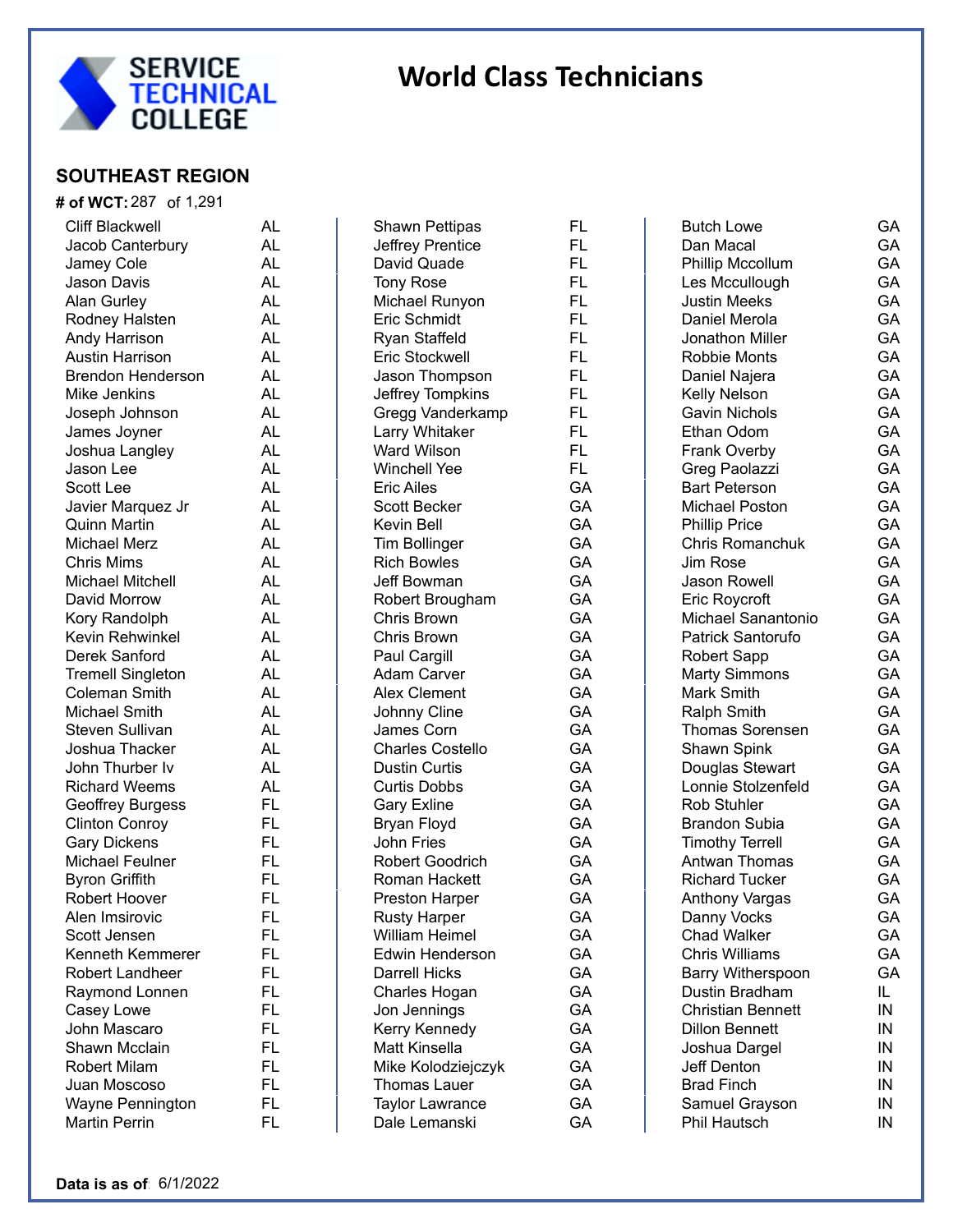

#### **SOUTHEAST REGION**

#### **# of WCT:** 287 of 1,291 Kenny Jackson IN Mike Smith **IN** Wally Wronowski MIN Scott Blair **KY** Keith Haley **KY** Scotty Hulett KY King Jones **KY** Brandon Kennedy KY Doug Mitchell **KY** Bill Pfohl KY Richard Powers **KY** Zac Savage KY Greg Smith KY Kenny White **KY** Justin Adams NC Jeremy Aimi NC Mason Barham NC Robert Bass NC Jarrett Beasley NC Jason Bordeaux NC David Borders **NC** Joseph Brinson Iii NC Robert Brown NC Josh Calmes NC Andy Childress NC Clyde Collins NC Ricardo Corona Jr NC Scott Cousins **NC** Adam Culler NC Nathan Currin NC Jason Davis **NC** Robert Divanna MC Eric Fields NC Mark Forgette NC Robert Galvin NC Thom Gerard **NC** David Gibbs NC Carlos Giraudo MC Russell Harris NC David Heeb NC Sean Howard NC Greg Hunt NC Joshua Hutchins NC Chase Jones **NC** Stephen Kent NC Jason Kline NC Don Machutta **NC** Keith Mcfee NC Kevin Nichols **NC**

| Joseph Ringer            | <b>NC</b> |
|--------------------------|-----------|
| Marty Rowland            | <b>NC</b> |
| <b>Andrew Ruffin</b>     | NC        |
| <b>Chris Selders</b>     | <b>NC</b> |
| <b>Chris Smith</b>       | <b>NC</b> |
| <b>Robert Tibbs</b>      | <b>NC</b> |
|                          | <b>NC</b> |
| <b>Bernard Tripp</b>     |           |
| <b>Timothy Ulrich</b>    | <b>NC</b> |
| <b>William Watts</b>     | <b>NC</b> |
| <b>Gary Wellington</b>   | <b>NC</b> |
| Corey Williams           | <b>NC</b> |
| Jonathan Wock            | <b>NC</b> |
| David Xenos              | <b>NC</b> |
| F Comer                  | OH        |
| David Austin             | SC        |
| Christopher Baggott      | SC        |
| <b>Kelly Brandt</b>      | SC        |
| Deon Caine               | SC        |
| <b>Richard Collins</b>   | SC        |
| <b>Steven Dorey</b>      | SC        |
| Kevin Downey             | SC        |
| David Ellison            | SC        |
| Joshua Evans             | SC        |
| Joseph Grillon           | SC        |
| Luke Haselden            | SC        |
| Jeffrey Johnson          | SC        |
| <b>Timothy Karl</b>      | SC        |
| Mark Kopp                | SC        |
|                          | SC        |
| Dale Kurpiewski          | SC        |
| <b>Bryce Layton</b>      |           |
| <b>Keith Marvin</b>      | SC        |
| <b>Scott Nester</b>      | SC        |
| <b>Robert Overton</b>    | SC        |
| <b>Zoltan Papp</b>       | SC        |
| <b>Richard Poston</b>    | SC        |
| <b>Ronald Riley</b>      | SC        |
| <b>Richard Robinson</b>  | SC        |
| P Savage                 | SC        |
| <b>Terry Scruggs</b>     | SC        |
| Justin Southerlin        | SC        |
| <b>Timothy Vankempen</b> | SC        |
| <b>Bryan Waite</b>       | SC        |
| John Walker              | SC        |
| <b>Mike Yearick</b>      | SC        |
| <b>Bill Zaloudek</b>     | SC        |
| <b>Toby Crowell</b>      | TN        |
| <b>Tod Eaton</b>         | TN        |
| Jim Grooms               | TN        |
| Danny Havner             | TN        |
|                          |           |

| Keith Hopko              | ΤN        |
|--------------------------|-----------|
| Nicholas Hubbard         | <b>TN</b> |
| Scott Jameson            | <b>TN</b> |
| <b>Craig Levitt</b>      | <b>TN</b> |
| John Lockaby             | <b>TN</b> |
| <b>Matthew Losee</b>     | <b>TN</b> |
| <b>William Perry</b>     | <b>TN</b> |
| John Puckett             | <b>TN</b> |
| <b>Kevin Simmons</b>     | <b>TN</b> |
| Jeremy Stillman          | <b>TN</b> |
| <b>Chris Wells</b>       | <b>TN</b> |
| <b>Eddie Ausura</b>      | VA        |
| John Brown               | VA        |
| <b>Edward Claypool</b>   | VA        |
| Robert Cornman           | VA        |
| <b>Bratten Deloach</b>   | <b>VA</b> |
| James Eanes Jr           | VA        |
| Joshua Fox               | VA        |
| <b>Glenn Gehlert</b>     | VA        |
| David Griffin            | VA        |
| <b>Eric Grove</b>        | VA        |
| <b>Jeff Hines</b>        | VA        |
| Jasper Holland           | VA        |
| Greg Horton              | VA        |
| Will Jordan              | VA        |
| <b>Daniel Morris</b>     | VA        |
| <b>Marvin Overstreet</b> | VA        |
| <b>Scott Poitras</b>     | VA        |
| David Reeves             | VA        |
| <b>Jay Smart</b>         | VA        |
| <b>Travis Toombs</b>     | VA        |
| Cody Whitaker            | VA        |
| Dave Williman            | VA        |
| Jason Allen              | WV        |
| George Burgess           | WV        |
| David Cook               | WV        |
| Danny Cornwell           | WV        |
| Kenneth Mccutcheon       | WV        |
| Kenny Payne              | WV        |
| <b>James Romans</b>      | WV        |
| James Smallwood          | WV        |
| Kevin Wamsley            | WV        |
|                          |           |

WV

WV

WV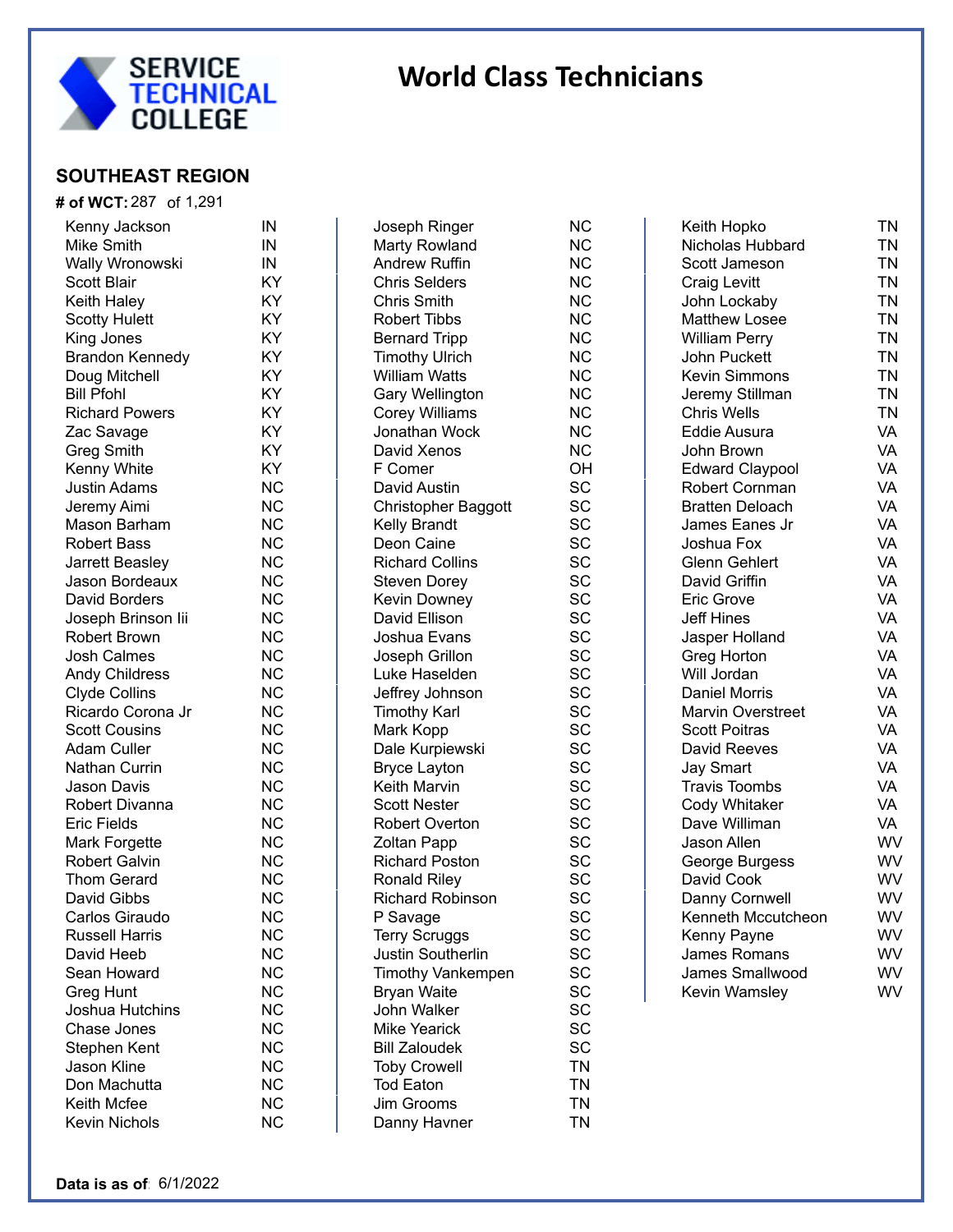

#### **SOUTH CENTRAL REGION**

#### **# of WCT:** 233 of 1,291

| <b>Brandon Cave</b>              | AR        |
|----------------------------------|-----------|
| Jon Constantine                  | AR        |
| Roy Cook                         | AR        |
| David Graham                     | AR        |
| Ingemar Hansson                  | AR        |
| <b>Brian Hutson</b>              | AR        |
| <b>Matthew Pelissier</b>         | AR        |
| <b>Wesley Skinner</b>            | AR        |
| <b>Scott Wofford</b>             | AR        |
| Chad Wray                        | AR        |
| Luke Schoene                     | ΙA        |
| David Utz                        | IL.       |
| <b>Francis Weiler</b>            | IL.       |
| Jim Bruno                        | ΚS        |
| Cory Conley                      | ΚS        |
| Mike Elsea                       | KS        |
| Jim Jacobson                     | KS        |
| Dennis Kohler                    | ΚS        |
| Pete Meyer                       | <b>KS</b> |
| Darren Rapp                      | ΚS        |
| <b>Thomas Thagard</b>            | KS        |
| <b>Kit Veal</b>                  | KS        |
| <b>Steven Bolling</b>            | LA        |
| <b>Robert Davis</b>              | LA        |
| Ken Gowdy                        | LA        |
| Alfred Hassenboehler             | LA        |
|                                  | LA        |
| Jeffery Neville                  | LA        |
| <b>Ryan Offutt</b><br>Mike Rader |           |
|                                  | LA        |
| Steven Ronci li                  | LA        |
| Dewayne Roth                     | LA        |
| Jeffrey Shewmake                 | LA        |
| <b>James White</b>               | LA        |
| <b>Tommy Wise</b>                | LA        |
| Mike Adams                       | МO        |
| <b>Steven Billet</b>             | MО        |
| <b>Timothy Brueseke</b>          | MО        |
| <b>Mike Bruns</b>                | МO        |
| Mike Charbonnier                 | МO        |
| <b>Kevin Ehrhardt</b>            | MO        |
| Dan Francis                      | МO        |
| <b>Michael Geiler</b>            | МO        |
| Matt Grabanski                   | МO        |
| <b>Richard Gruner</b>            | МO        |
| <b>Tyler Harper</b>              | МO        |
| Ryan Hellrung                    | МO        |
| Micah Klausen                    | МO        |
| Charles Kroupa                   | <b>MO</b> |
| Jerry Odom                       | МO        |

Tim Rainey MO Greg Rigsby MO Nick Root MO Richard Ruiz MO Wesley Sander MO Dylan Sauer MO Ron Schultz MO Christopher Simmerman MO Doug Spitznagel MO Jonathan Trotter MO James Wilham MO Larry Yates MO Philip Burkhalter MS Dan Cobb MS Monty Howell MS Kasey Morrison MS Michael Adams NE Jeremy Addink NE John Albers NE Dave Bevins NE Larry Botts NE David Carmichael NE Mitch Endorf NE Joshua Erixon NE Benjamin Farrell NE Scot Hindmarsh NE Tim Kimes NE Jerry Kleine NE Mark Lamb NE John Markhofer NE Scott Morgan NE Jay Neisius NE Mike Wood NE Chris Ballow OK David Barto **OK** Gary Baughman OK David Blundell **OK** Todd Brown OK John Davis OK Justin Degraffenreid OK Jim Embree OK Eric Fairchild OK Mark Fryar **OK** Randy Greninger **OK** Marc Guy **OK** Stephen Haney **OK** Paul Jacobs OK Tom Kassik OK Chris Largent OK

| <b>Robert Miller</b>      | ΟK        |
|---------------------------|-----------|
| <b>Chris Roe</b>          | OK        |
| <b>Joshua Scott</b>       | OK        |
| James Bell                | <b>TN</b> |
| Jason King                | <b>TN</b> |
| <b>Brian Knott</b>        | <b>TN</b> |
| Dustin Abernathy          | <b>TX</b> |
| <b>Thomas Aitken</b>      | <b>TX</b> |
| Jose Albertorio           | <b>TX</b> |
| David Alvarado            | <b>TX</b> |
| Kelvin Amburgey           | <b>TX</b> |
| J J Ashmus                | <b>TX</b> |
| Joseph Babilon            | <b>TX</b> |
| <b>Clifford Barnum</b>    | <b>TX</b> |
| <b>Daniel Bartholomew</b> | <b>TX</b> |
| Jerrold Beech             | <b>TX</b> |
| <b>Isaac Bernal</b>       | <b>TX</b> |
| Paul Berry                | <b>TX</b> |
| <b>Brett Birdsinger</b>   | <b>TX</b> |
| John Bolin                | <b>TX</b> |
| Arturo Botello            | <b>TX</b> |
| <b>Craig Brothers</b>     | <b>TX</b> |
| <b>Steve Brown</b>        | <b>TX</b> |
| <b>Jared Buoy</b>         | <b>TX</b> |
| Ronnie Calda              | <b>TX</b> |
| Dave Campbell             | <b>TX</b> |
| <b>Brian Carley</b>       | <b>TX</b> |
| <b>Matthew Castro</b>     | <b>TX</b> |
| Dave Chandler             | <b>TX</b> |
| Francisco Coronado        | <b>TX</b> |
| <b>Michael Costas</b>     | <b>TX</b> |
| <b>Robert Crompton</b>    | <b>TX</b> |
| Armando Cuevas            | <b>TX</b> |
| Michael Delaney           | <b>TX</b> |
| Sean Dorgan               | <b>TX</b> |
| <b>Alex Forest</b>        | <b>TX</b> |
| <b>Josh Frank</b>         | <b>TX</b> |
| Carlos Garza              | TΧ        |
| Keith Glona               | ТX        |
| John Goins                | <b>TX</b> |
| Jose Gomez                | <b>TX</b> |
| <b>Simon Gonzalez</b>     | <b>TX</b> |
| <b>Adrian Gonzalez</b>    | <b>TX</b> |
| Doyle Goss                | <b>TX</b> |
| Ryan Gregg                | <b>TX</b> |
| Jason Grooms              | <b>TX</b> |
| <b>Benito Gutierrez</b>   | <b>TX</b> |
| Daryl Hajewski            | <b>TX</b> |
| Jordan Hall               | <b>TX</b> |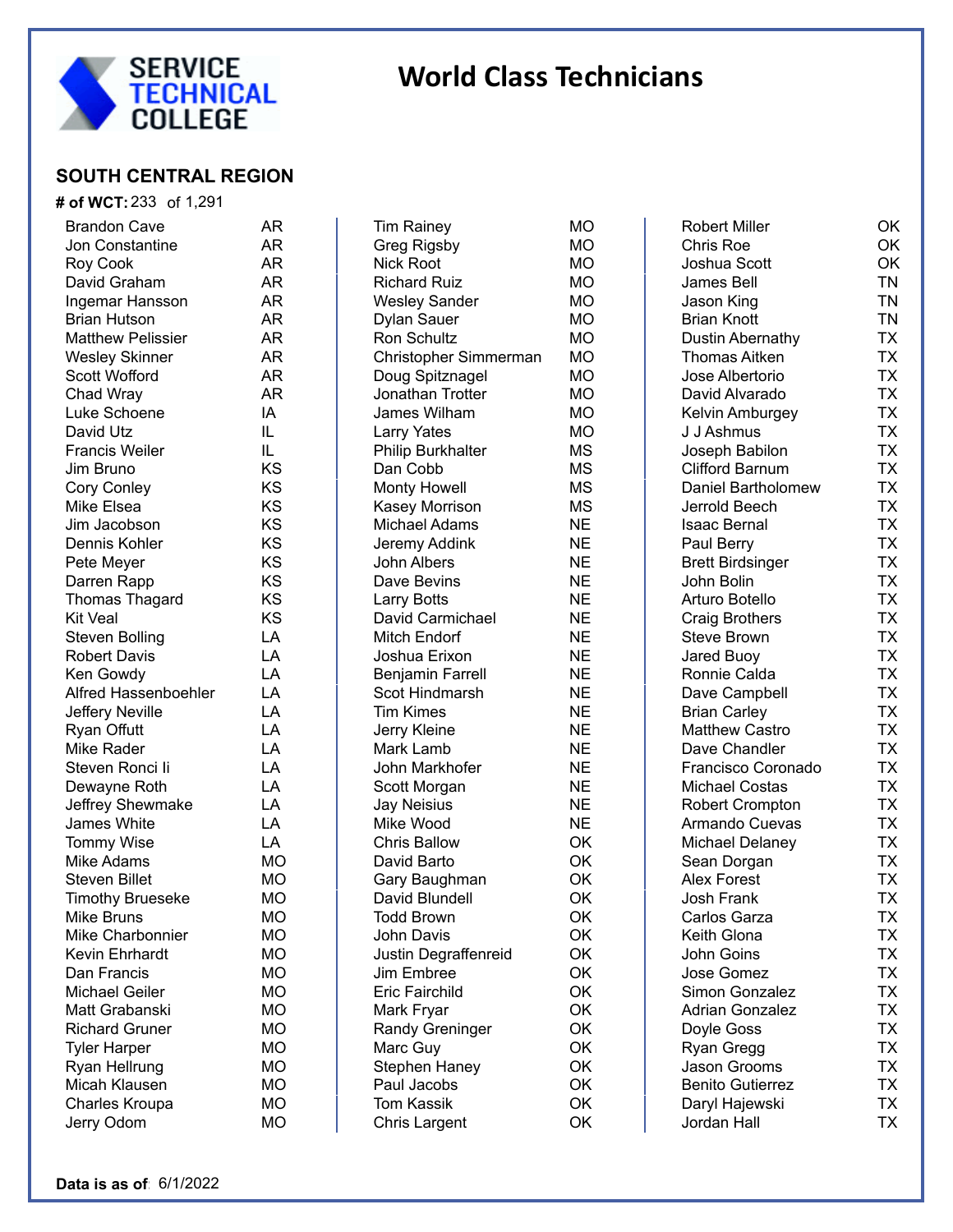

## **SOUTH CENTRAL REGION**

|  | # of WCT: 233 of 1,291 |  |
|--|------------------------|--|
|  |                        |  |

| <b>Todd Hansen</b>     | ТX        |
|------------------------|-----------|
| Joshua Hardin          | ТX        |
| <b>Jack Harwell</b>    | TΧ        |
| Jason Hawkins          | <b>TX</b> |
| Jeremiah Hearn         | <b>TX</b> |
| Cesar Hernandez        | <b>TX</b> |
| Micah Herring          | <b>TX</b> |
| <b>Chris Herrmann</b>  | <b>TX</b> |
| Kevin Holladay         | TX        |
| Brandon Howard         | TX        |
| <b>Brent Howard</b>    | TX        |
| <b>Terry Humphries</b> | TX        |
| Steven Jean            | TX        |
| Raymond Jones          | TX        |
| <b>Bryan Judkins</b>   | TX        |
| Justin Kaluza          | TX        |
| Nathan Kemp            | TX        |
| Jonathon King          | TX        |
| John Koenig            | TX        |
| Steve Lackey           | TX        |
| Zach Lane              | TX        |
| Michael Lauridsen      | TX        |
| Ralph Legan            | TX        |
| Justin Lemons          | TX        |
| Edgar Lopez            | TX        |
| Michael Lopez          | TX        |
| <b>William Lovos</b>   | TX        |
| Ulises Lozano          | TX        |
| Michael Lozano         | TX        |
| Juan Lozano            | <b>TX</b> |
| Juan Mandujano         | <b>TX</b> |
| <b>Troy Marburger</b>  | TΧ        |
| Logan Mason            | TΧ        |
| Victor Matehuala       | TΧ        |
| Michael Mayer          | TΧ        |
| <b>Steve Mcferrin</b>  | TΧ        |
| David Mcgiff           | ТX        |
| Wayne Mcmillian        | TX        |
| Andrew Meade           | ТX        |
| <b>Mike Miller</b>     | TX        |
| Santiago Montalvo      | <b>TX</b> |
| <b>Michael Moore</b>   | TX        |
| Donald Motal           | TX        |
| <b>Ernest Moyers</b>   | TX        |
| <b>Michael Murphy</b>  | TX        |
| Russell Najera         | TX        |
| <b>Tony Noriega</b>    | TX        |
| Fernando Pacheco       | <b>TX</b> |
| <b>Brad Palmer</b>     | ТX        |
|                        |           |

| Scott Pensyl            | ТX        |
|-------------------------|-----------|
| John Perez              | TX        |
| <b>Gary Phillips</b>    | ТX        |
| <b>Martin Quinones</b>  | <b>TX</b> |
| <b>Russell Rabke</b>    | TX        |
| David Richuber          | TX        |
| <b>Dustin Rogers</b>    | <b>TX</b> |
| <b>Jack Rogers</b>      | TX        |
| <b>Stephen Rush</b>     | <b>TX</b> |
| <b>Abel Sanchez</b>     | <b>TX</b> |
| <b>Steven Schneider</b> | <b>TX</b> |
| <b>Ronald Seals</b>     | <b>TX</b> |
| <b>Andrew Sempe</b>     | <b>TX</b> |
| <b>Gary Sensebe</b>     | <b>TX</b> |
| <b>Steven Simmons</b>   | <b>TX</b> |
| Roger Smith             | <b>TX</b> |
| Darryl Smith            | <b>TX</b> |
| Dennis Smith            | <b>TX</b> |
| <b>Kevin Speaks</b>     | <b>TX</b> |
| Joel Spencer            | TX        |
| David Stahl             | <b>TX</b> |
| Doug Sterkel            | TX        |
| <b>Steve Strelick</b>   | TX        |
| Will Toombs             | <b>TX</b> |
| Jason Traugott          | TX        |
| <b>Steven Turner</b>    | <b>TX</b> |
| Devin Turner            | TX        |
| Kyle Utley              | TX        |
| <b>Emilio Valle</b>     | ТX        |
| Geovanni Velasquez      | TХ        |
| Duc Vong                | TХ        |
| <b>Tanner Vonnahme</b>  | TX        |
| Jerry Vytopil           | TX        |
| Michael Wallace         | ТX        |
| <b>Fannon Wester</b>    | TX        |
| Russell Wickham         | TX        |
| Abe Woo                 | <b>ΤX</b> |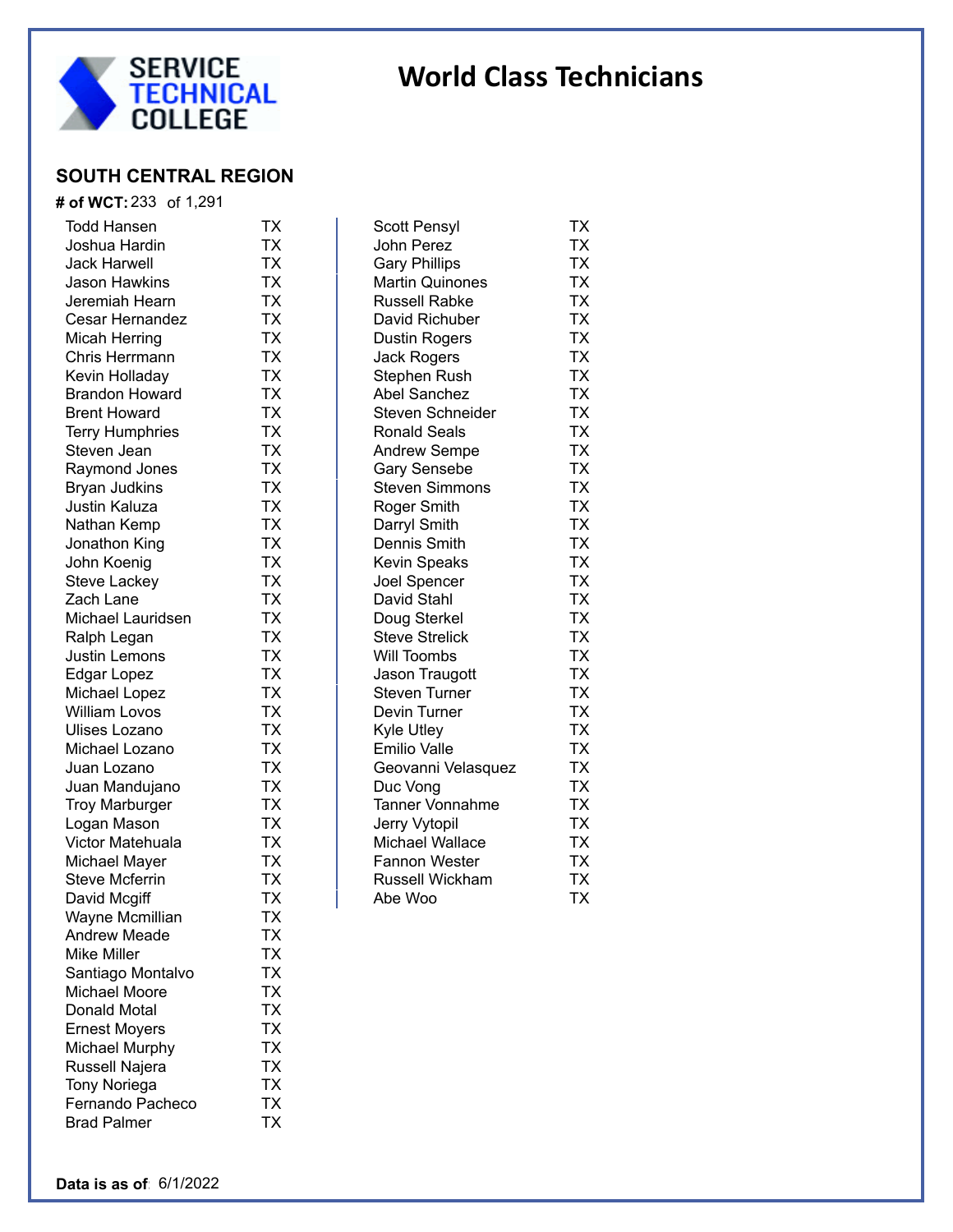

#### **WESTERN REGION**

| <b># of WCT:</b> 176 of 1,291      |    |
|------------------------------------|----|
| Jeremy Copley                      | AΚ |
| Sean Gallagher                     | AΚ |
| Scott Baldassini                   | AZ |
| David Begay                        | AΖ |
| Duwayne Begay                      | AZ |
| <b>Billy Blandford</b>             | AZ |
| <b>Terry Brewer</b>                | AZ |
| Jake Casto                         | AΖ |
| <b>Justin Crisp</b>                | AΖ |
| Derek Dail                         | AΖ |
| <b>Robert Davis</b>                | AΖ |
| Stephen Dewyer                     | AΖ |
| James Dewyer                       | AΖ |
| Jonathan Heyns                     | AΖ |
| <b>Tylor Hicks</b>                 | AΖ |
| Steve Jonason                      | AΖ |
| Ken Kell                           | AΖ |
| Theron Littlejohn                  | AΖ |
| Michael Mansueto                   | AΖ |
| <b>Jeff Mitchell</b>               | AΖ |
| <b>Mike Moore</b>                  | AΖ |
| <b>Matthew Obrien</b>              | AΖ |
| Sergio Oropesa                     | AΖ |
| <b>Steven Parriott</b>             | AΖ |
| <b>Steve Payne</b>                 | AΖ |
| <b>Chris Powers</b>                | AΖ |
| Theodore Quist                     | AΖ |
| Brian Rajman                       | AΖ |
| Chris Rodriguez                    | AΖ |
| <b>Guy Tanida</b>                  | AΖ |
| Pete Tenaglia                      | AΖ |
| Marc Wiggins                       | AZ |
| Jaime Acosta                       | CA |
| <b>Rodney Anstett</b>              | CA |
| <b>William Benson</b>              | CA |
| <b>Robert Borges</b>               | CA |
| David Bretones                     | CA |
| Sean Burkhart                      | CA |
| <b>Jeff Butler</b>                 | CA |
| Ray Carver                         | CA |
| Kyle Chavez                        | CA |
| Philip Copeland                    | CA |
| <b>Erick Cortes</b>                | CA |
| <b>Chad Daub</b>                   | CA |
|                                    | CA |
| James De La Pena                   | CA |
| Layne Dinsmore<br><b>Tim Doran</b> | CA |
| Dean Ekdahl                        | CA |
|                                    | CA |
| Francisco Espinoza                 |    |

| <b>Ruben Estrada</b>   | CА        |
|------------------------|-----------|
| <b>Nathaniel Farr</b>  | CA        |
| Robert Fidalgo         | CA        |
| Dan Frost              | CA        |
| <b>Jesse Gellis</b>    | CA        |
| <b>Boris Gracias</b>   | CA        |
| <b>Steve Green</b>     | CA        |
| David Heinbaugh        | CA        |
| John Hodgetts          | CA        |
| <b>Tom Hunter</b>      | CA        |
| Eric Jasper            | CA        |
| <b>Brad Kahler</b>     | CA        |
| Alleaedin Kandeel      | CA        |
| Kurtis Lunardi         | CA        |
|                        | CA        |
| <b>Jeff Malboeuf</b>   |           |
| Peter Marcoccia        | CA        |
| <b>Mike Martell</b>    | CA        |
| <b>Juan Martinez</b>   | CA        |
| <b>Frank Matteucci</b> | CA        |
| David Messina          | CA        |
| <b>Dennis Mitchell</b> | CA        |
| Devon Noller           | CA        |
| Joshua Olson           | CA        |
| <b>Phillip Ortiz</b>   | CA        |
| Nicholas Parrish       | CA        |
| <b>Daniel Pulido</b>   | CA        |
| <b>Eric Quesnel</b>    | CA        |
| <b>Freddy Reyes</b>    | CA        |
| <b>Gary Reynolds</b>   | CA        |
| <b>Miguel Robles</b>   | CA        |
| <b>Chad Rowlands</b>   | CA        |
| <b>Bryan Short</b>     | CA        |
| Kevin Stevenson        | CA        |
| <b>Ryan Stewart</b>    | CA        |
| <b>Timothy Stump</b>   | CA        |
| Steven Taylor          | CA        |
| Joseph Teeple          | CA        |
| Dan Thomson            | CA        |
| <b>Bryan Verke</b>     | CA        |
| Jason Vickstrom        | CA        |
| Jim Walhof             | CA        |
| <b>Greg Watson</b>     | CA        |
| <b>Andrew Webster</b>  | CA        |
| Peter Wellesley        | CA        |
| <b>Chris White</b>     | <b>CA</b> |
| <b>Delbert Wimmer</b>  | CA        |
| Robert Wyttenbach      | CA        |
| Donald Yorke           | CA        |
| Daniel Allen           | CO        |
|                        |           |

William Crabtree **CO** David Dearing **CO** Davin Fisbeck CO Matt Fox CO Kyle Fritsch CO Thomas Gujda CO Kent Hagler CO Edward Hernandez CO Walter Hinz **CO** Saul Juarez CO Austin Kunse CO William Mcclurg CO Kevin Moore **CO** Noel Roesler **CO** Justin Smith CO Alan Wahl CO Chip White CO Jason Corey **ID** Kurt Hendricks ID Ronald Mccaul **ID** Cody Miller **ID** Carlos Paz **ID** Brandon Stowell **ID** Brent Taft **ID** Kris Taylor **ID** Randell Dursteler MT Robert Hayward MT Johnny Garcia NM Charles Schlosser NM Gregory Bledsoe NV David Campoverde NV Paul Dopp NV Royce Goetz NV Kris Keller NV Cameron Knight NV Justin Luke NV Bruce Mayer NV Ron Riippi NV Brandon Tracy NV James Angel OR Dan Balda OR Pat Barker **OR** Aaron Berneau OR Tom Carlson OR Scott Hale OR Todd Heinle **OR** Shawn Lucas OR Mark Lundbom OR Scott Surplus **OR**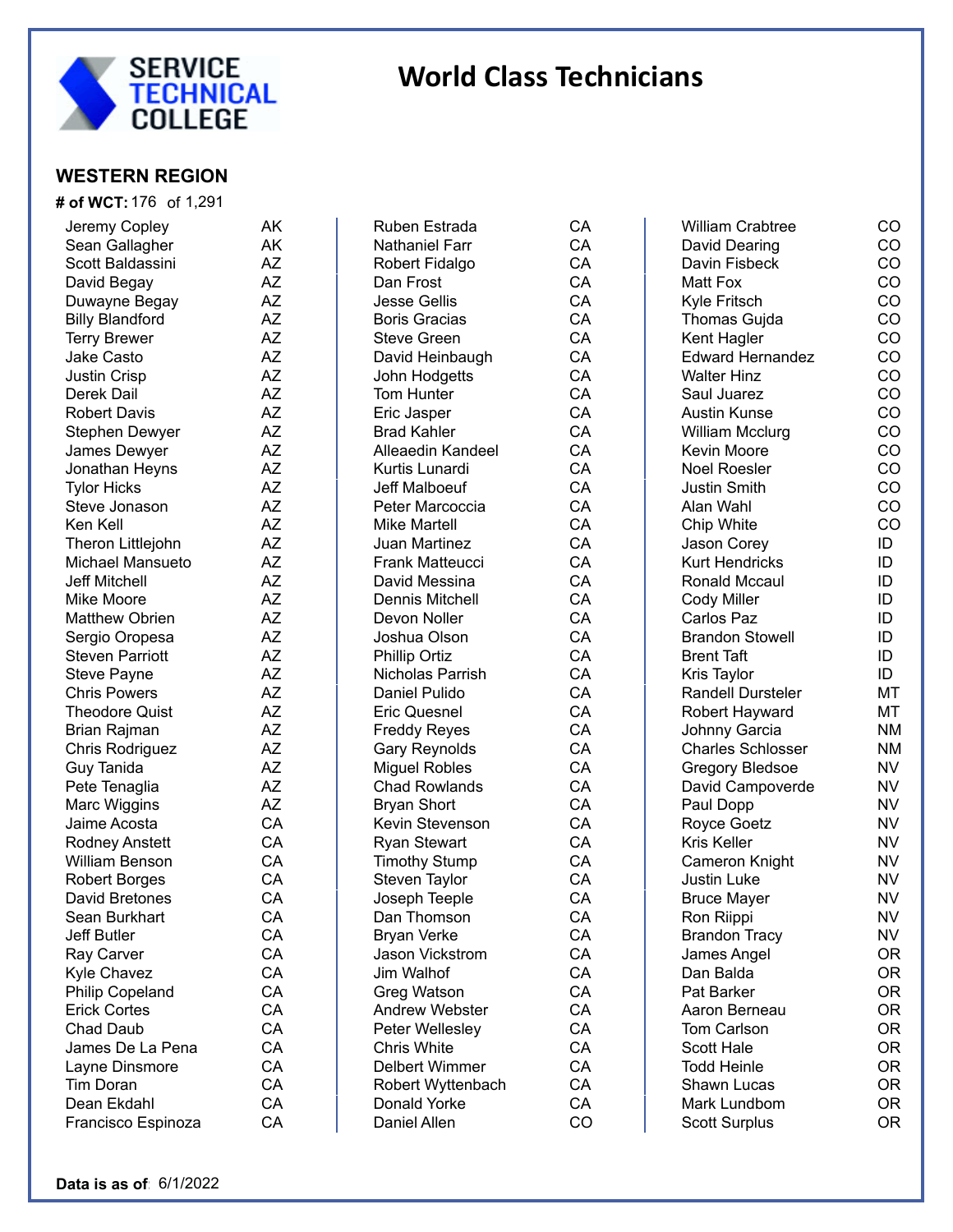

### **WESTERN REGION**

| <b># of WCT:</b> 176 of 1,291 |           |
|-------------------------------|-----------|
| Brett Weissenbuehler          | ΟR        |
| Ryan Antholz                  | UT        |
| <b>William Burris</b>         | UT        |
| James Graham                  | UT        |
| Jason Grotegut                | UT        |
| <b>Brent Hansen</b>           | UT        |
| Mike Harper                   | UT        |
| Douglas Johnson               | UT        |
| Patrick Kemper                | UT        |
| Scott Macarthur               | UT        |
| Dustyn Smith                  | UT        |
| <b>Kevin Smith</b>            | UT        |
| Jonathan Zufelt               | UT        |
| Jason Beck                    | WA        |
| Kenneth Bouret                | WA        |
| <b>Charlie Goodwin</b>        | WA        |
| Thomas Heintz                 | WA        |
| Michael Hoak                  | <b>WA</b> |
| Eric Jacobsen                 | WA        |
| Markus Lavine                 | WA        |
| Darrin Lee                    | WA        |
| Steve Maddox                  | WA        |
| David Medley                  | WA        |
| <b>Jason Otterstetter</b>     | WA        |
| Henry Shankle                 | <b>WA</b> |
| <b>Bill Wade</b>              | WA        |
| <b>Henry Wenning</b>          | WA        |
| Daniel Rutherford             | WY        |
| Justin Topolinski             | WY        |
|                               |           |